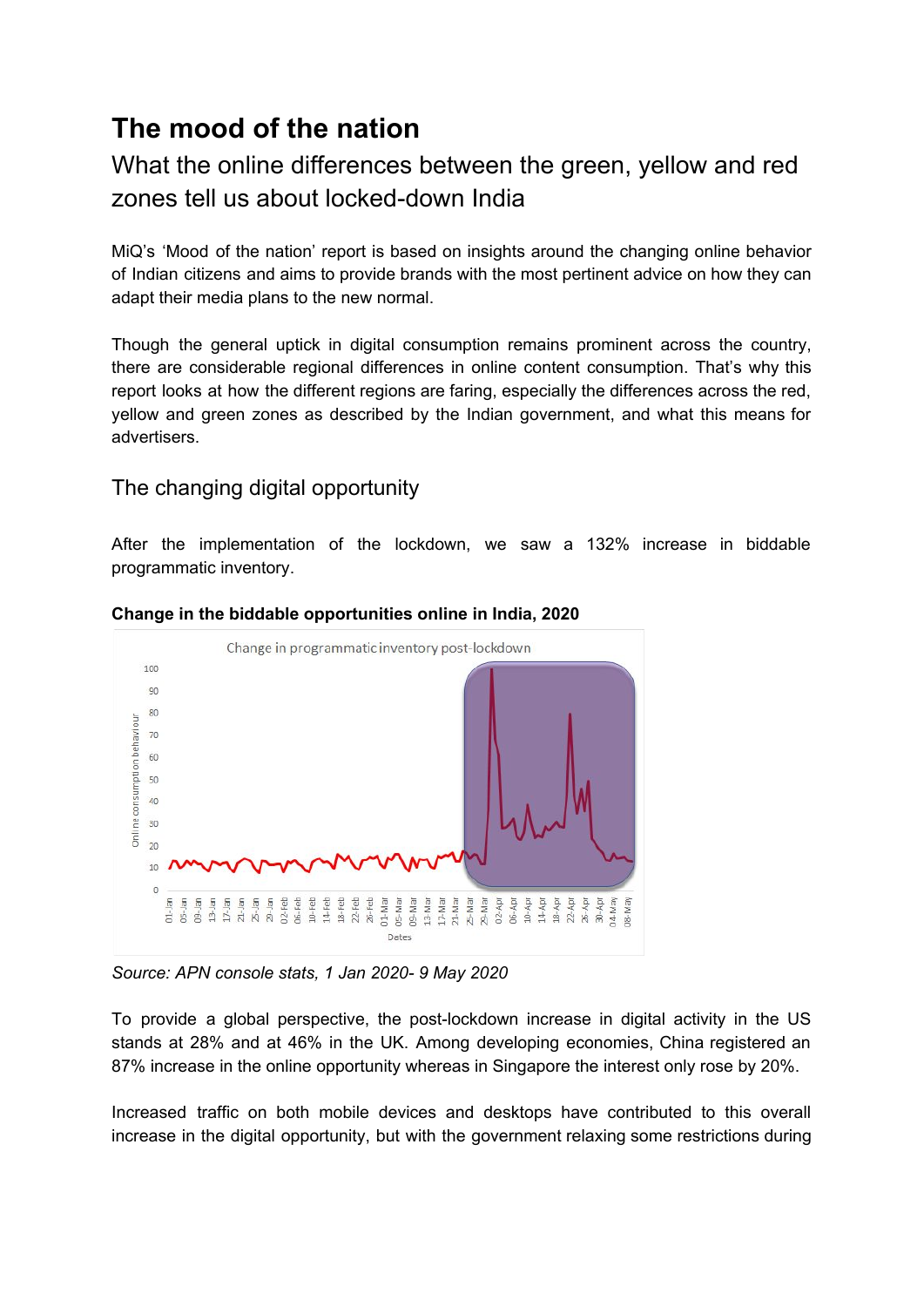phase 3 of the lockdown, we are seeing a minor decrease in the mobile consumption stats though activity on the desktops continue to remain strong.

| Device type          | Phase 3   | Phase 2   | Change  |
|----------------------|-----------|-----------|---------|
| Desktops & Laptops   | 3.25 Bn   | 3.01 Bn   | 8.3%    |
| Media Players        | $0.25$ Mn | $0.24$ Mn | 4.6%    |
| <b>Mobile Phones</b> | 9.94 Bn   | 10.05 Bn  | $-1.1%$ |
| Tablets              | 118.88 Mn | 119.77 Mn | $-0.7%$ |

**Average biddable opportunities per day by device types**

*Source: AppNexus console- platform inventory stats, 9 April 2020 - 9 May 2020*

Content consumption across domains has also seen significant change. In addition to business, industry, and news that have seen a spike of interest during the lockdown, activity on food and drinks, CPG, and arts and entertainment domains have been constantly trending upwards.

| <b>Content</b><br>category | Change pre<br>-lockdown - Phase 1 | <b>Change pre</b><br>-lockdown - Phase 2 | <b>Change pre</b><br>-lockdown - Phase 3 |
|----------------------------|-----------------------------------|------------------------------------------|------------------------------------------|
| Arts &<br>Entertainment    | 221%                              | 364%                                     | 25%                                      |
| Books &<br>Literature      | 125%                              | 132%                                     | 59%                                      |
| Business &<br>Industry     | 475%                              | 318%                                     | 31%                                      |
| Education                  | 10%                               | $-6%$                                    | $-17%$                                   |
| Finance                    | 140%                              | 71%                                      | 3%                                       |
| Food & Drink               | 203%                              | 297%                                     | 176%                                     |
| Games                      | $-9%$                             | 12%                                      | $-7%$                                    |
| Health                     | 46%                               | 130%                                     | 32%                                      |
| Home &<br>Garden           | 65%                               | 130%                                     | 78%                                      |
| Lifestyles                 | 92%                               | 157%                                     | 53%                                      |
| <b>News</b>                | 251%                              | 189%                                     | 35%                                      |

#### **Changes in activity across different content categories online:**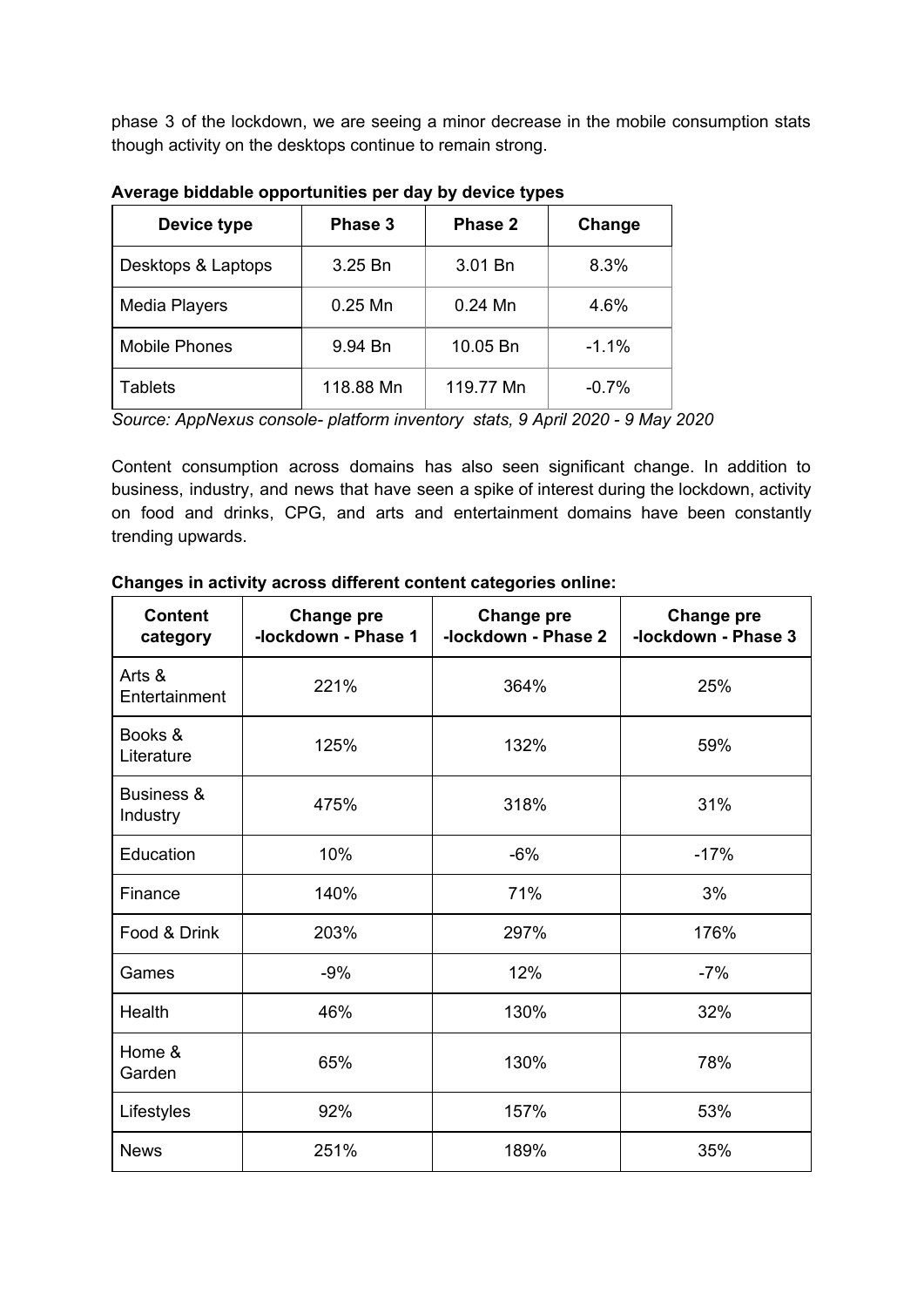| Recreation | 44%    | 217%   | $-4%$  |
|------------|--------|--------|--------|
| Shopping   | $-34%$ | $-17%$ | $-31%$ |
| Sports     | 419%   | 133%   | $-27%$ |
| Travel     | $-23%$ | 162%   | $-44%$ |

*Source: AppNexus console stats, 1 Jan 2020 - 9 May 2020*

The COVID-19 zones:



*Source: <https://www.covid19india.org/>*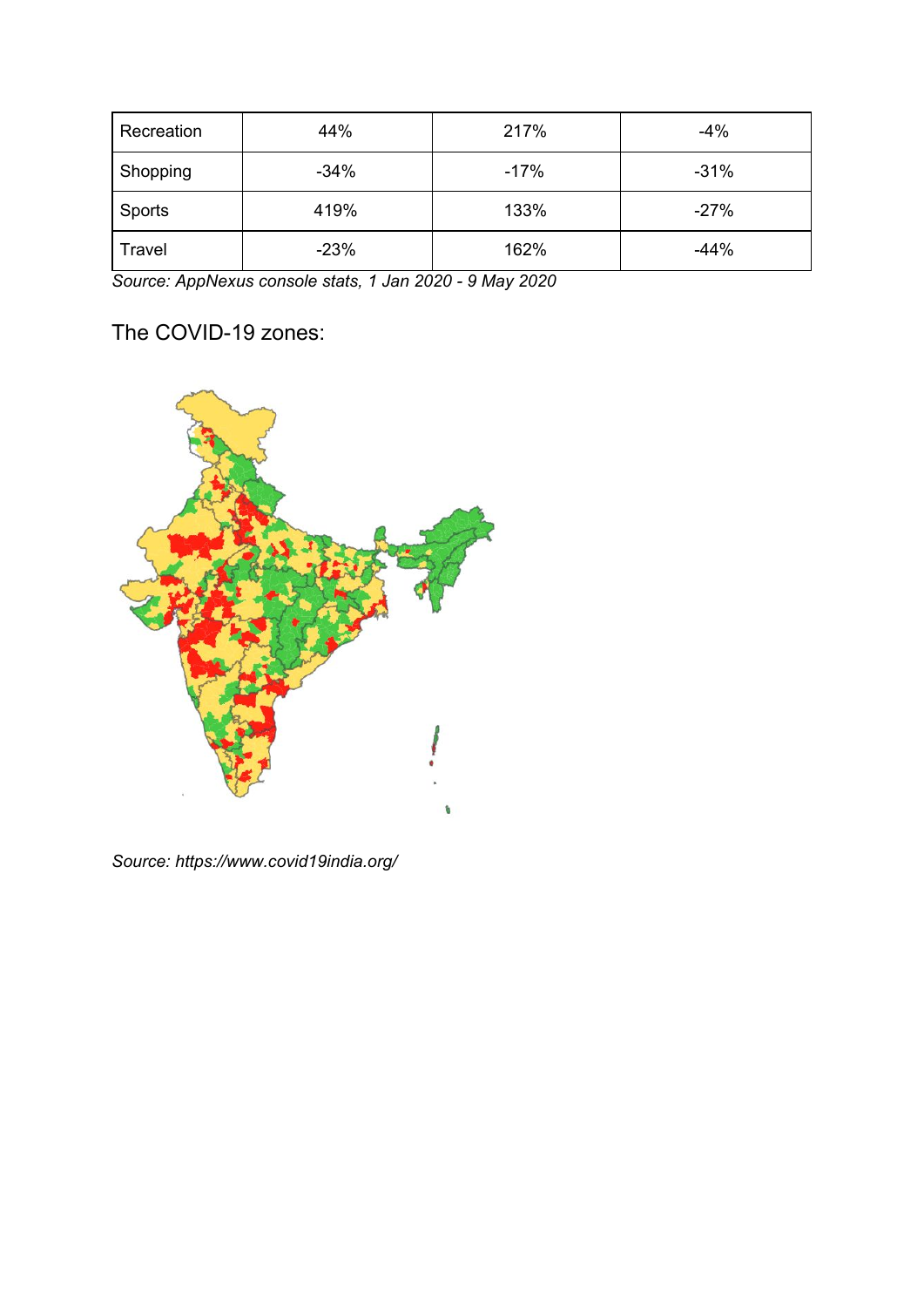

# Regional disparities in content consumption:

*Source: Online browsing behavior data, April 2020*

| Insight                                                                | Green                                                                                                                                                                                                                          | Yellow                                                                                                                                                                                                                           | Red                                                                                                                                                                                                                                                            |
|------------------------------------------------------------------------|--------------------------------------------------------------------------------------------------------------------------------------------------------------------------------------------------------------------------------|----------------------------------------------------------------------------------------------------------------------------------------------------------------------------------------------------------------------------------|----------------------------------------------------------------------------------------------------------------------------------------------------------------------------------------------------------------------------------------------------------------|
| <b>Browsing</b><br>by day part<br>(compared<br>to national<br>average) | Usage over indexes in<br>morning hours, prime<br>time being the peak                                                                                                                                                           | Usage over indexes in<br>morning hours, prime<br>time being the peak                                                                                                                                                             | More active in office<br>hours (afternoon and<br>evening) and post<br>prime hours                                                                                                                                                                              |
| Top<br>Domains<br>Categories                                           | Arts & Ent, Health,<br>Books & Literature,<br><b>World Localities</b>                                                                                                                                                          | Lifestyle, Arts &<br>Entertainment, Pets &<br>Animals                                                                                                                                                                            | Food & Drink, Finance,<br>Travel                                                                                                                                                                                                                               |
| Top<br>Audience<br>segments                                            | Entertainment - TV<br>Viewers (8X*), Intent -<br>Auto Buyers (5.8X),<br>Interest - Home &<br>Garden, Home<br>Improvement,<br>DIY/Handicraft (3.7X),<br>Entertainment interest -<br>Books (4.6X), Retail<br>Intent - Shopping - | Entertainment - TV<br>Viewers (10X), Music<br>Lovers (5X), Auto<br>Aficionados (7X),<br>Purchase intent - video<br>game consoles (3X),<br>Lifestyle segments -<br>hobbies and interests<br>$(2X)$ , Home<br>improvement (DIY and | Travel intent - frequent<br>(3X), Travel intent -<br>luxury (2X), Weekend<br>travelers (2.5X), Flight<br>booker persona (2.2x),<br>Holiday persona (4X),<br>Interest - Cruises<br>(1.7X), Luxury shopping<br>intent $(1.6 X)$ , Wants to<br>buy rented holiday |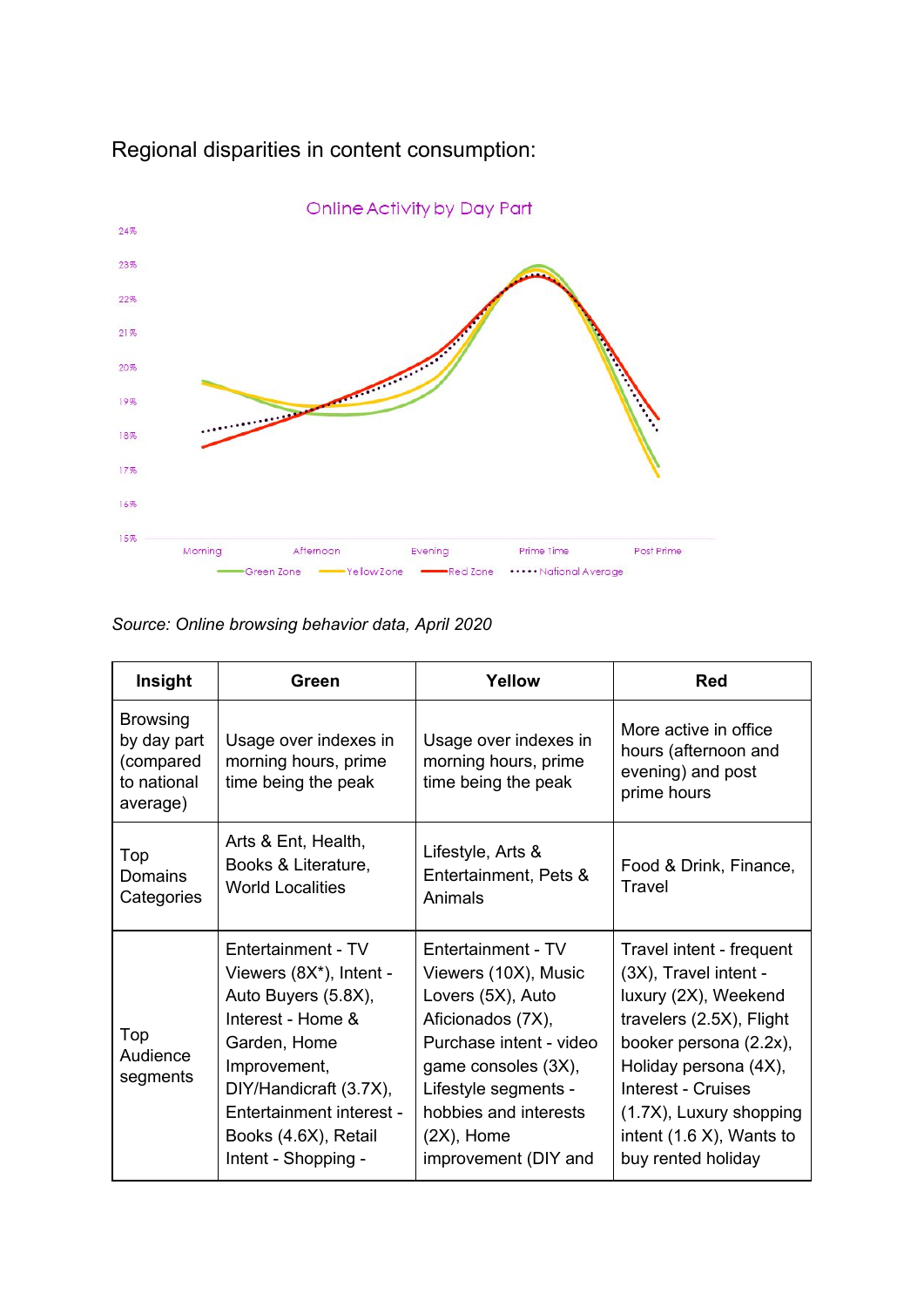| Bargains (2.4X),<br>Interest - Consumer<br>Electronics (2.3X) | handicraft), Shopping<br>bargains and discounts<br>(2.5X), Purchase intent<br>- computers and<br>laptops $(2X)$ | homes $(1.7X)$ ,<br>International travel<br>category $(1.5X)$ ,<br>Entertainment intent -<br>books $(5X)$ ,<br>Entertainment interest -<br>Video on demand<br>(1.8X), Personal<br>finance - loan and<br>credit (2.6X), Foodies<br>persona (1.2X) |
|---------------------------------------------------------------|-----------------------------------------------------------------------------------------------------------------|--------------------------------------------------------------------------------------------------------------------------------------------------------------------------------------------------------------------------------------------------|
|---------------------------------------------------------------|-----------------------------------------------------------------------------------------------------------------|--------------------------------------------------------------------------------------------------------------------------------------------------------------------------------------------------------------------------------------------------|

*Source: Online browsing behavior data, April 2020*

Trending search keywords across categories:

| <b>Domain Category</b>             | <b>Top Keywords</b>                                                                    | Change post lockdown |
|------------------------------------|----------------------------------------------------------------------------------------|----------------------|
| Arts &<br>Entertainment            | "culture", "movies", "video",<br>"quiz", "songs", "games" and<br>"Bollywood"           | $+50%$               |
| Health, Lifestyle, and<br>Shopping | "beauty", "workout", "exercise",<br>"online shopping", "recipes" and<br>"cook at home" | $+30\%$              |
| Finance, Travel                    | "stocks", "trading", "currency",<br>"economy", "when can we<br>travel"                 | $+20%$               |
| Finance (high ticket<br>purchase)  | "buy car", "buy house"<br>"car loan", "home loan"                                      | $-50\%$<br>$+5\%$    |

*Source: Google Trends Data, India, Weekly Average, March 2020 to May 2020*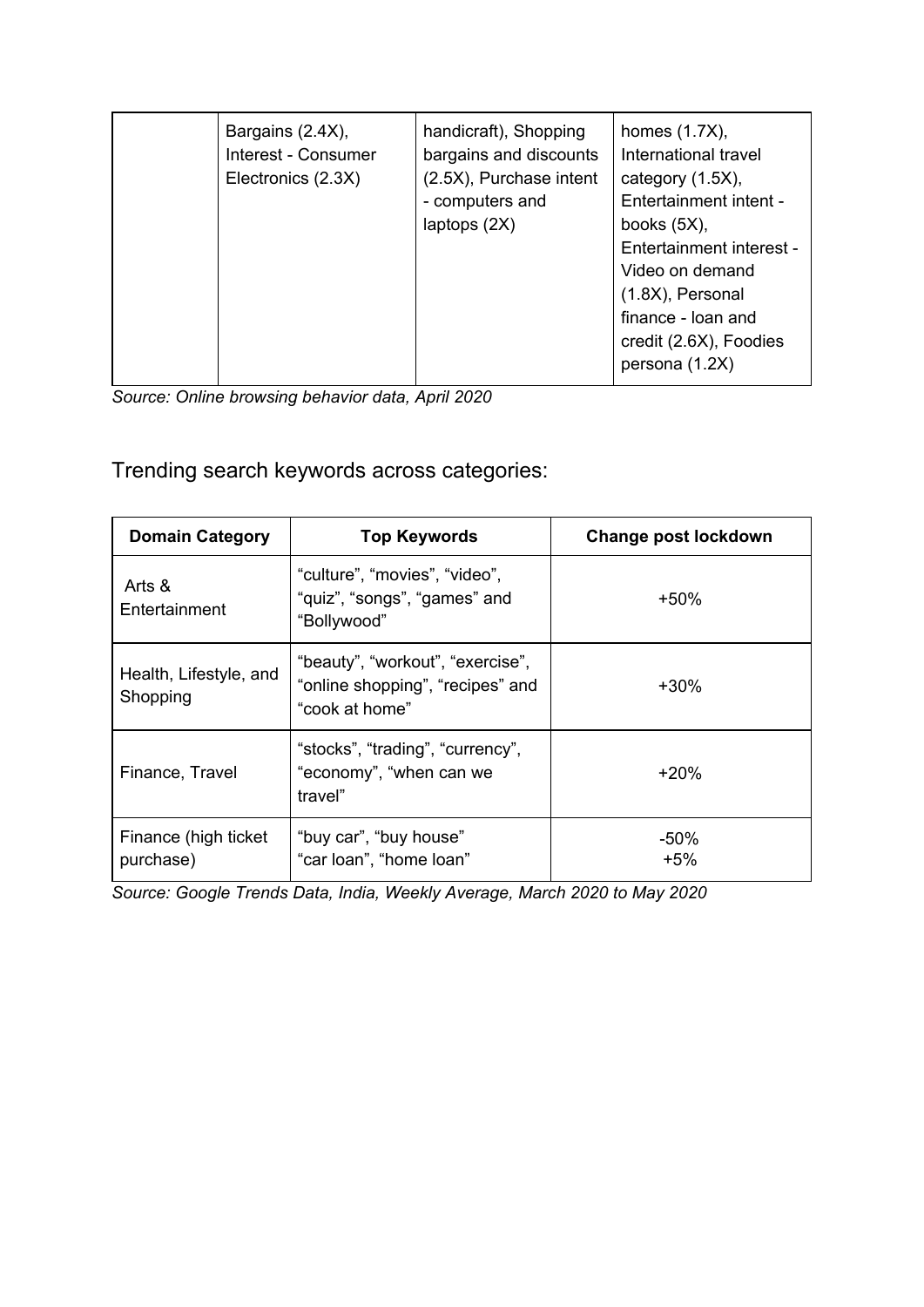

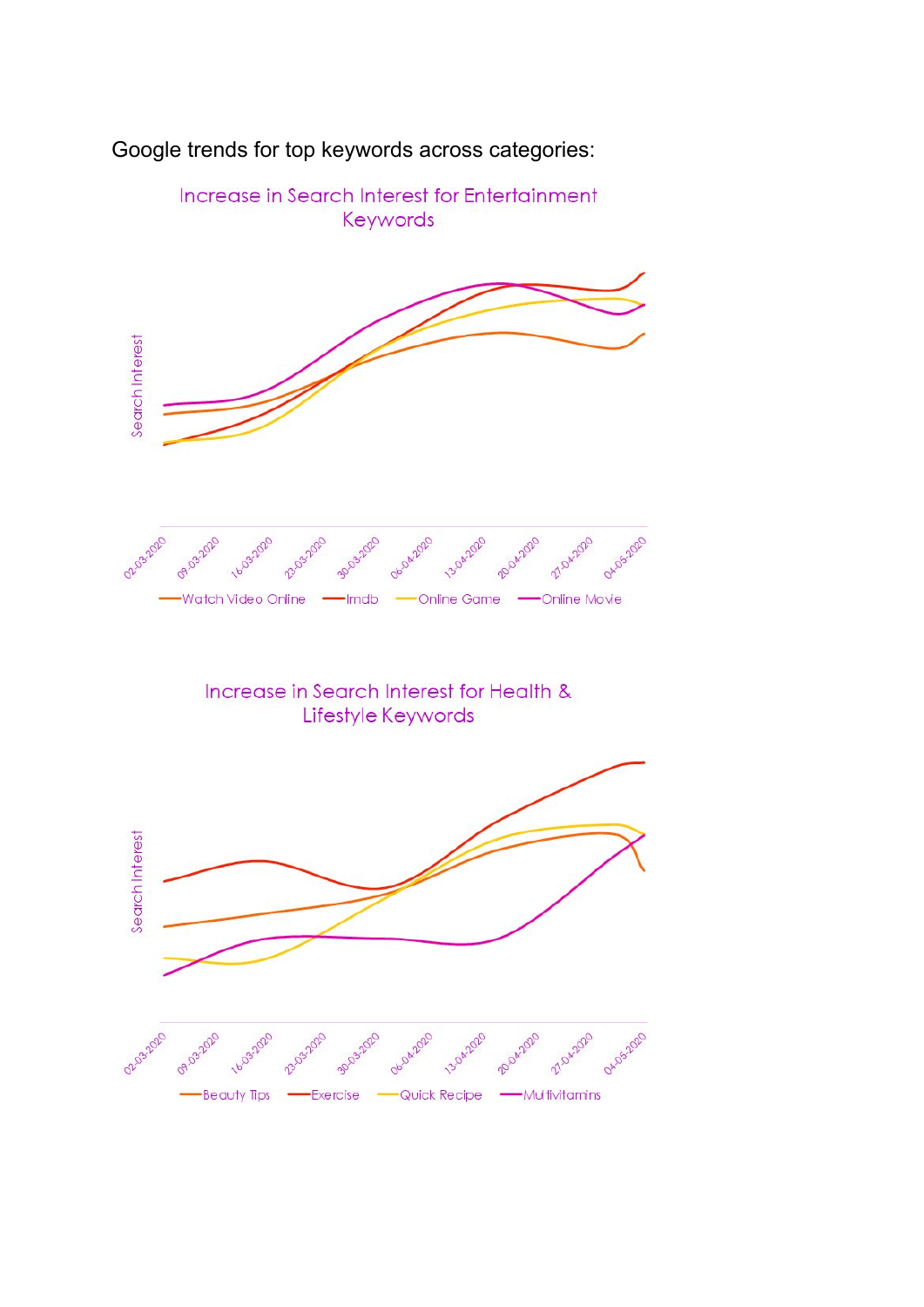

*Source: Google Trends Data, India, Weekly Average, March 2020 to May 2020*